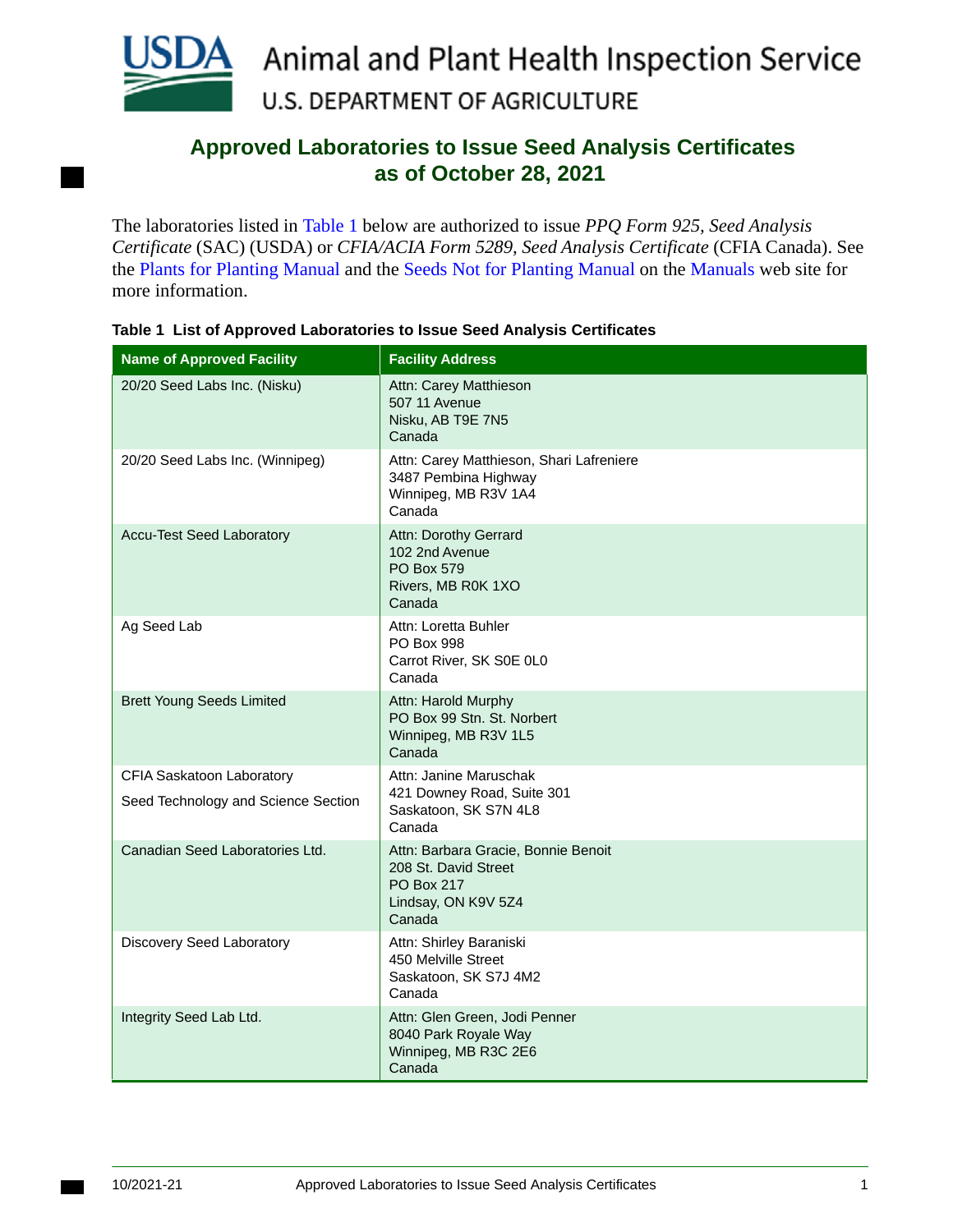| <b>Name of Approved Facility</b>             | <b>Facility Address</b>                                                                                                                                          |
|----------------------------------------------|------------------------------------------------------------------------------------------------------------------------------------------------------------------|
| Kent Agri Laboratory                         | Attn: Dianne Gilhuly<br>8672 John Park Line<br>Tupperville, ON N0P 2M0<br>Canada                                                                                 |
|                                              | Email: kentagri@kent.net                                                                                                                                         |
| La Coop Fédérée                              | Attn: Chantal Lecavalier<br>2405 Rue de la Province<br>Longueuil, QC J4G 1G3<br>Canada                                                                           |
| Laboratoire P.EQ.                            | Attn: Roxanne Dubois<br>1470 Place d'Anjou, Apartement 5<br>Laval, QC H7G 2N3<br>Canada                                                                          |
| Lendon Seed Laboratory                       | Attn: Tej Prasad<br>147 Hodsman Road<br>Regina, SK S4N 5W5<br>Canada                                                                                             |
| Nutrien Ag Solutions - Nipawin Seed<br>Plant | Attn: Dawn Lungul<br>PO Box 1630, Highway 35 South<br>Nipawin, SK S0E 1E0<br>Canada                                                                              |
| <b>Parkland Laboratories</b>                 | Attn: Walter Pitz<br>6715 Beaufort Road<br>Chilliwack, BC V2R 2C5<br>Canada                                                                                      |
| Pioneer Hi-Bred Production Company           | Attn: Annette Charlton, Monica Garcia<br>7398 Queen's Line, Country Road #2<br>West Box 730<br>Chatham, ON N7M 5L1<br>Canada<br>Email: monica.garcia@corteva.com |
| Prairie Diagnostic Seed Lab, Inc.            | Attn: Bonnie Earnst, Kelly Hansen<br>1105 Railway Avenue East<br>Weyburn, SK S4H 3H5<br>Canada                                                                   |
| Precision Seed Testing Laboratory            | Attn: Sherry Corvalan and Amanada Longson<br>1120 8th Avenue<br>PO Box 210<br>Beaverlodge, AB T0H 0CO<br>Canada                                                  |
| Seed Check Technologies, Inc.                | Attn: Morgan Webb, Lisa Greenan<br>101-5906 50 Street<br>Leduc, AB T9E 0R6<br>Canada                                                                             |
| SGS Canada Inc. (Grande Prairie)             | Attn: Michele Kulba, Michelle Krawetz, Ashley Sylvester, Shae-Lynn Baehler<br>Unit 106, 10136 128 Ave.<br>Grande Prairie, AB T8V 1E9<br>Canada                   |

## **Table 1 List of Approved Laboratories to Issue Seed Analysis Certificates (continued)**